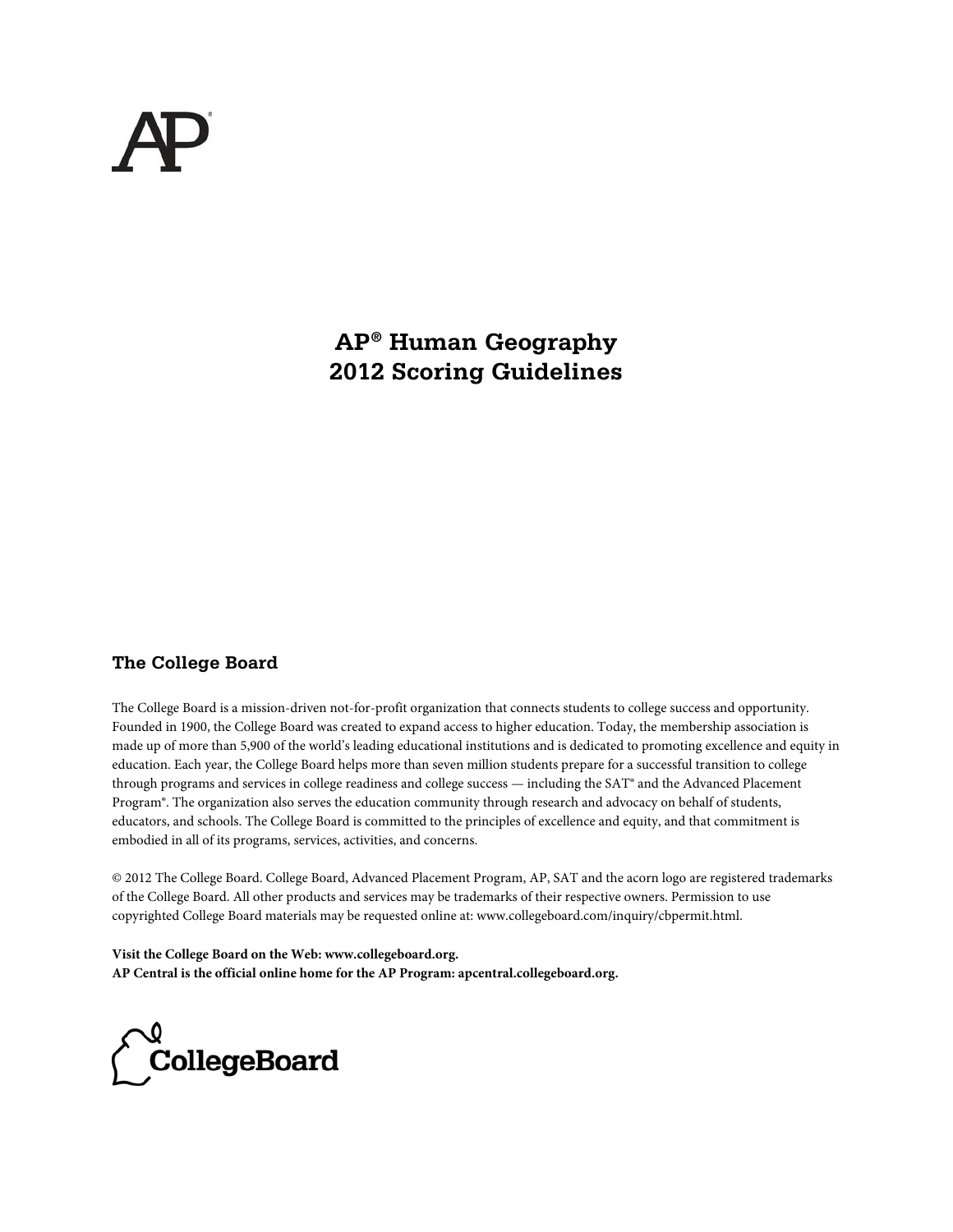#### **Question 1**

Walls and other barriers built by countries to establish their borders are some of the oldest and most controversial elements in the cultural landscape.

#### **Part a (3 points)**

Identify three examples of walls or other barriers built by countries in the twentieth and twenty-first centuries.

Examples of walls or other barriers that have been controversial and were constructed during the designated time frame (1 point each)

- U.S.–Mexico wall
- Berlin Wall (East Berlin–West Berlin)
- North Korea–South Korea Demilitarized Zone
- Israel–Palestine (or Israel–West Bank or Israel–Gaza) wall (Green Wall)

#### **Part b (1 point)**

Explain the purpose of one of the examples you identified in part a.

Purposes of the examples identified in part a

- U.S.–Mexico wall: to slow/control the flow of illegal immigrants/goods from Mexico
- Berlin Wall (East Berlin–West Berlin): to prevent East Germans from fleeing to the West
- North Korea–South Korea Demilitarized Zone: to act as a buffer zone in order to reduce the likelihood of violence
- Israel–Palestine (or Israel–West Bank or Israel–Gaza) wall (Green Wall): to reduce the threat of terrorist activity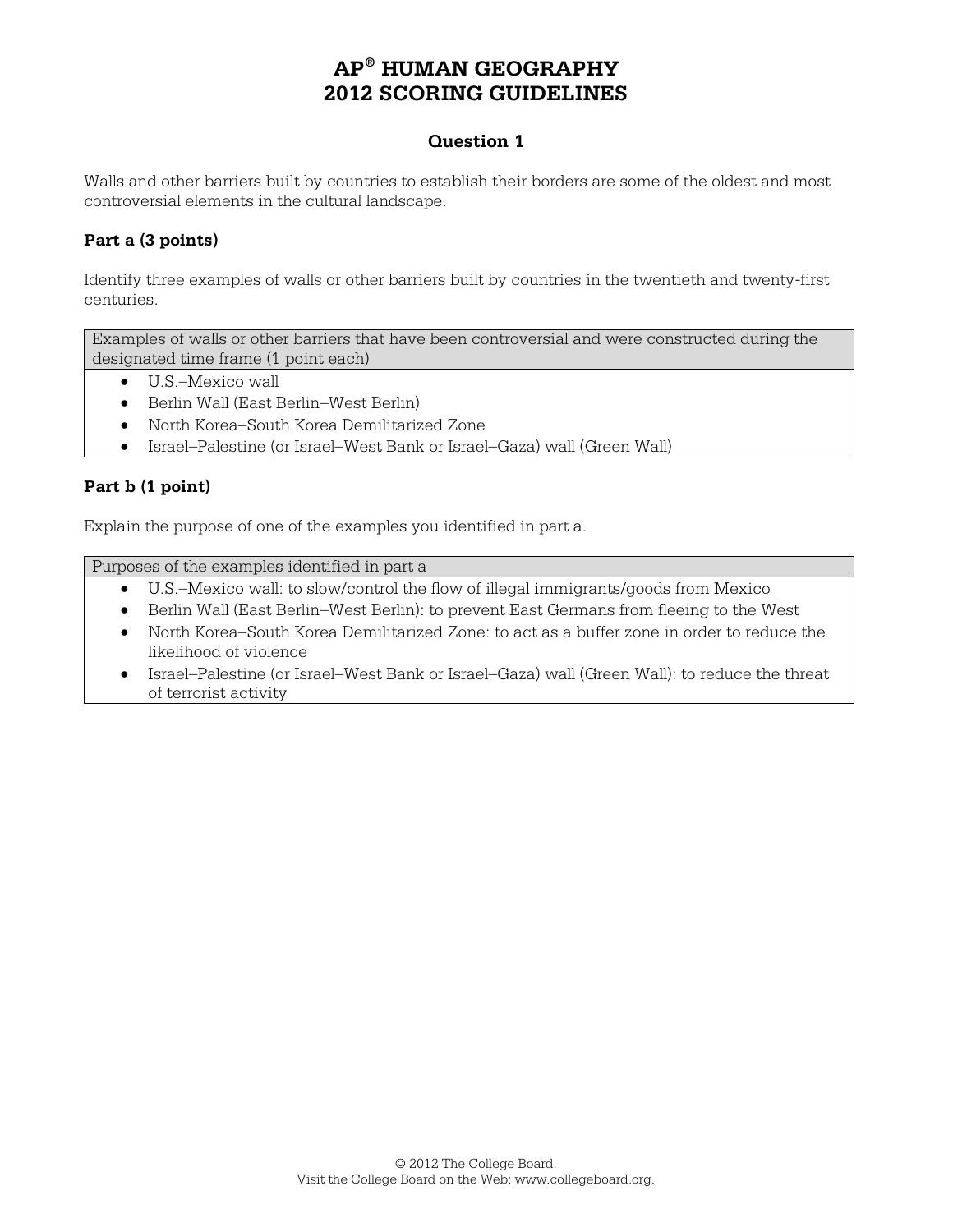## **Question 1 (continued)**

#### **Part c (3 points)**

For each of the categories listed below, discuss a consequence faced by countries as a result of walls or other barriers established along their borders.

- i. social or political
- ii. economic
- iii. environmental

Social or political consequences (1 point)

- Increased tension between neighboring countries or among citizens within a "walled" country (e.g., East Berlin)
- Increased isolation (reduction in the diffusion of culture)
- Stigmatizing of excluded population (either internally or externally)
- Promotes nationalism, reduces foreign influences, increases xenophobia
- Illegal crossing of the border becomes more dangerous
- Separation of families, friends, relatives, cultural groups
- International censure
- Increased protection/security from either real or perceived threats
- Reduced face-to-face interaction between people of neighboring countries
- Increased virtual communication between people of neighboring countries
- Generates increased creativity in terms of how to get past the barriers
- Reduced seasonal migration

Economic consequences (1 point)

- Cost of construction, maintenance, staffing
- Creates jobs: construction, maintenance, staffing
- Reduction in flow of illegal goods
- Reduction in flow of illegal labor and potential savings in social costs
- Loss of job opportunities for those excluded, less money earned/sent home, reverse remittances
- Loss of cheap labor
- Increased cost of smuggling (humans, drugs, other goods)
- Reduced seasonal migration

Environmental consequences (1 point)

- Interrupts the migration of various species (plants or animals or both)
- Impact on natural habitats as a result of barrier construction or new smuggling routes through pristine areas, or both
- Visual scarring on the landscape (aesthetics, urban blight)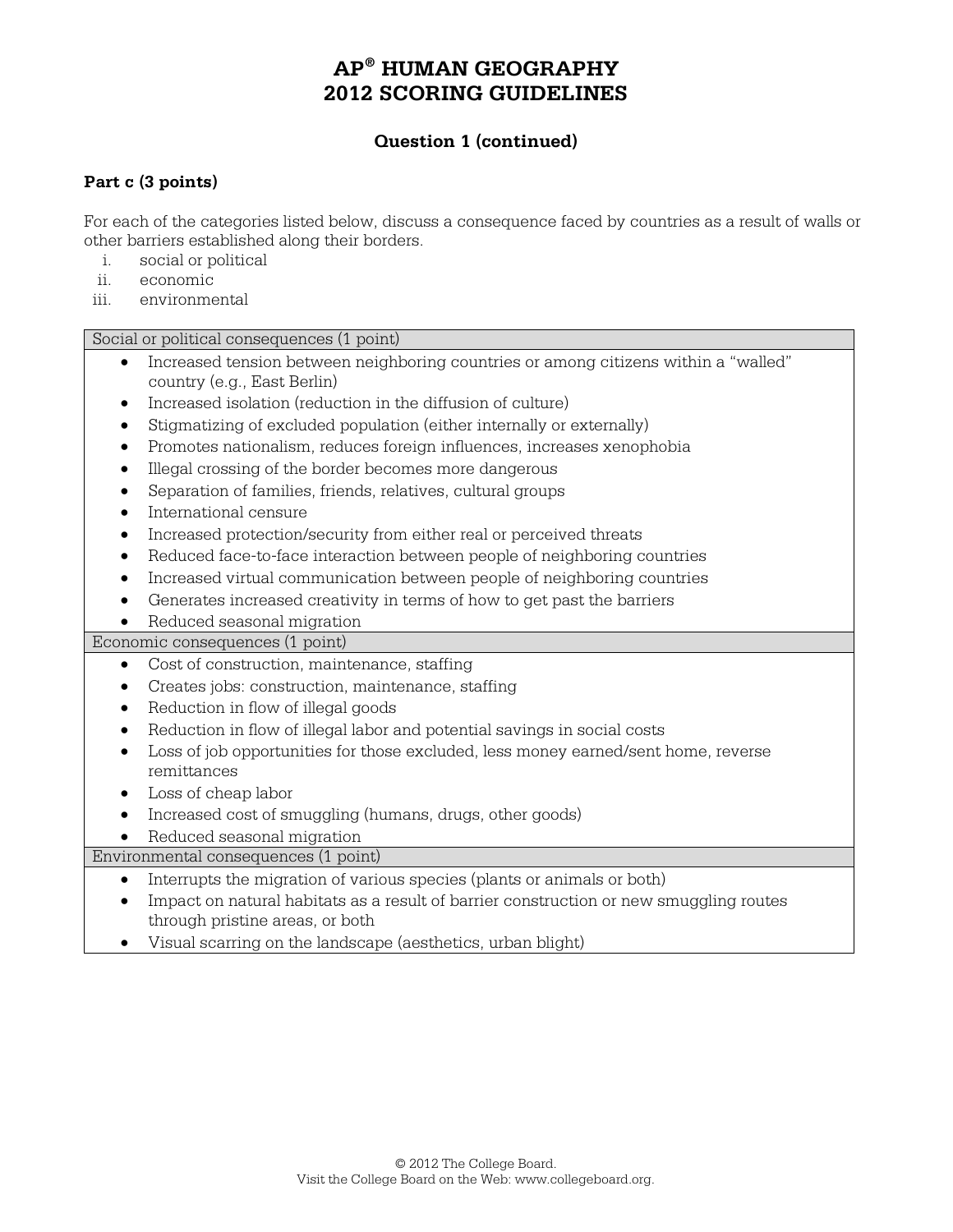**Question 2**



The map above shows areas of shifting cultivation, a form of subsistence agriculture.

## **Part A (1 point)**

Define subsistence agriculture.

Any of the following is a correct response:

- Food grown for the farmer or farmer's family/kin
- Food grown for *local consumption* for village/community market
- Food NOT grown for commercial purposes/sold for revenue

*Note:* Students cannot earn this point by explaining the market alone.

## **Part B (1 point)**

Describe the practice of shifting cultivation.

Students must describe all three of the following processes to earn this point:

patch, chitemene, mutrient depletion) ladang)

swidden, milpa, longer fertile because of

**Clearing** → **Farming** → **Moving** (shifting) to another plot of land (e.g., slash-and-burn (until land is no *Note:* Referencing "crop rotation" is incorrect.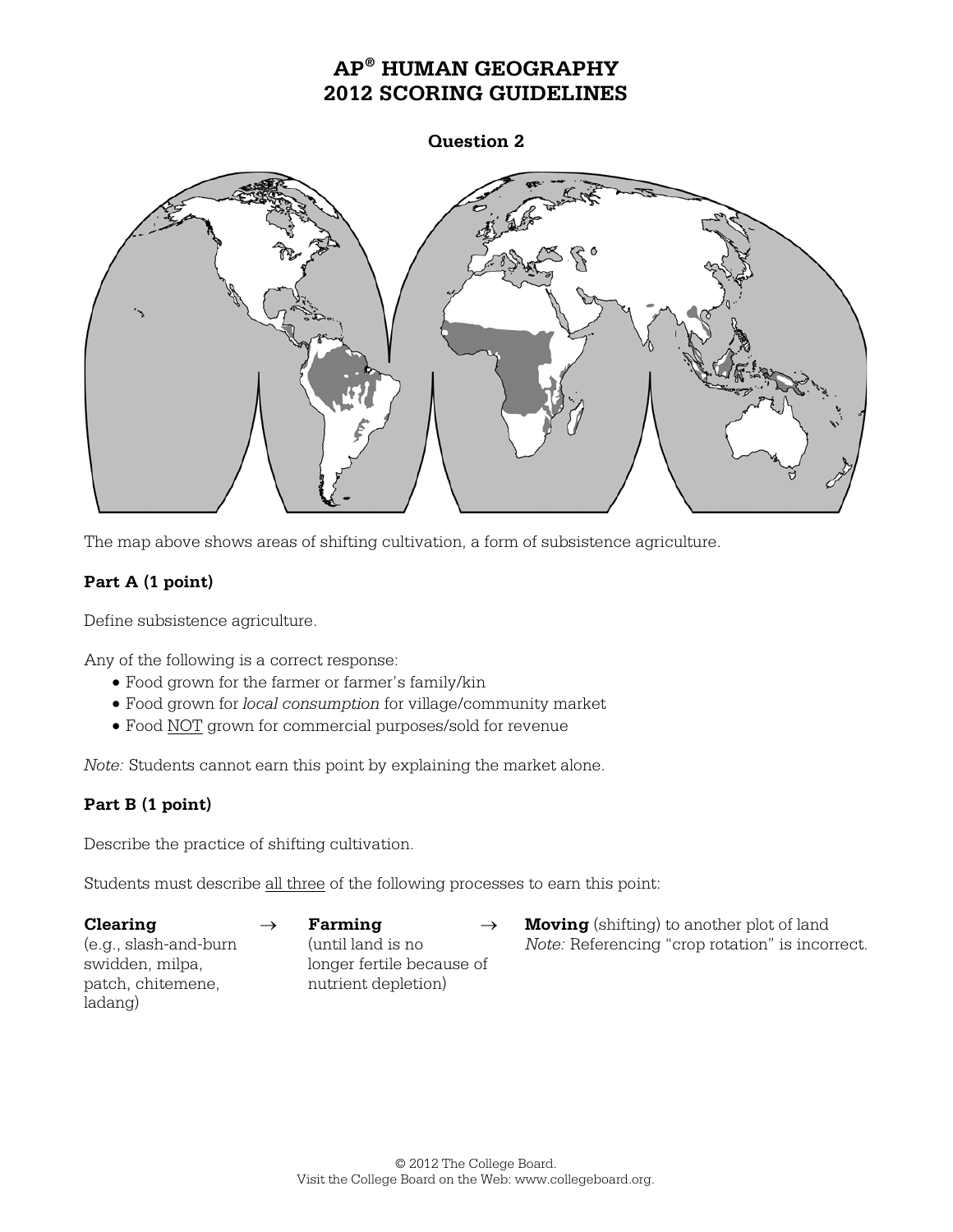## **Question 2 (continued)**

#### **Part C (1 point)**

Explain one reason why shifting cultivation was sustainable in the past.

Either of the following is a correct response:

- Must link *lower/smaller/less* population AND *more* available land/cultural adaptation/environmental adaptation. *Note:* References to global land are incorrect.
- Lower *physiologic/nutritional/agricultural* density. *Note:* References to lower population density are incorrect.

#### **Part D (4 points)**

Explain two reasons why shifting cultivation is expected to diminish during the twenty-first century.

| Reasons (2 points)                     | Explanation (2 points)                                      |
|----------------------------------------|-------------------------------------------------------------|
| Technological advancements (e.g.,      | • Leads to increased yields/food quantity                   |
| fertilizers, hybrid seeds, pesticides) | • Leads to sedentary farming                                |
|                                        | • NOT just "Green Revolution"                               |
| Expanding/growing population           | $\bullet$ Less available land                               |
| (NOT just "world population")          | • Higher physiologic/nutritional/agricultural density       |
|                                        | • Reduced soil fertility owing to shortened fallow period   |
| Commercial agriculture                 | $\bullet$ Profitable                                        |
|                                        | $\bullet$ Efficient                                         |
|                                        | • Plantation/agribusiness/cash cropping/ranching            |
| Competing land-use activities (e.g.,   | • Students must state that these occur at the expense of    |
| logging, corporate investment, other   | shifting cultivation (e.g., that they lead to environmental |
| employment opportunities)              | degradation)                                                |
| Government/environmental policy        | • Controls on deforestation                                 |
|                                        | • Restrictions on land rights or usage                      |
|                                        | Limiting carbon dioxide emissions                           |

*Note:* Two reasons and two explanations must come from two different boxes but need NOT be connected only in the manner shown above.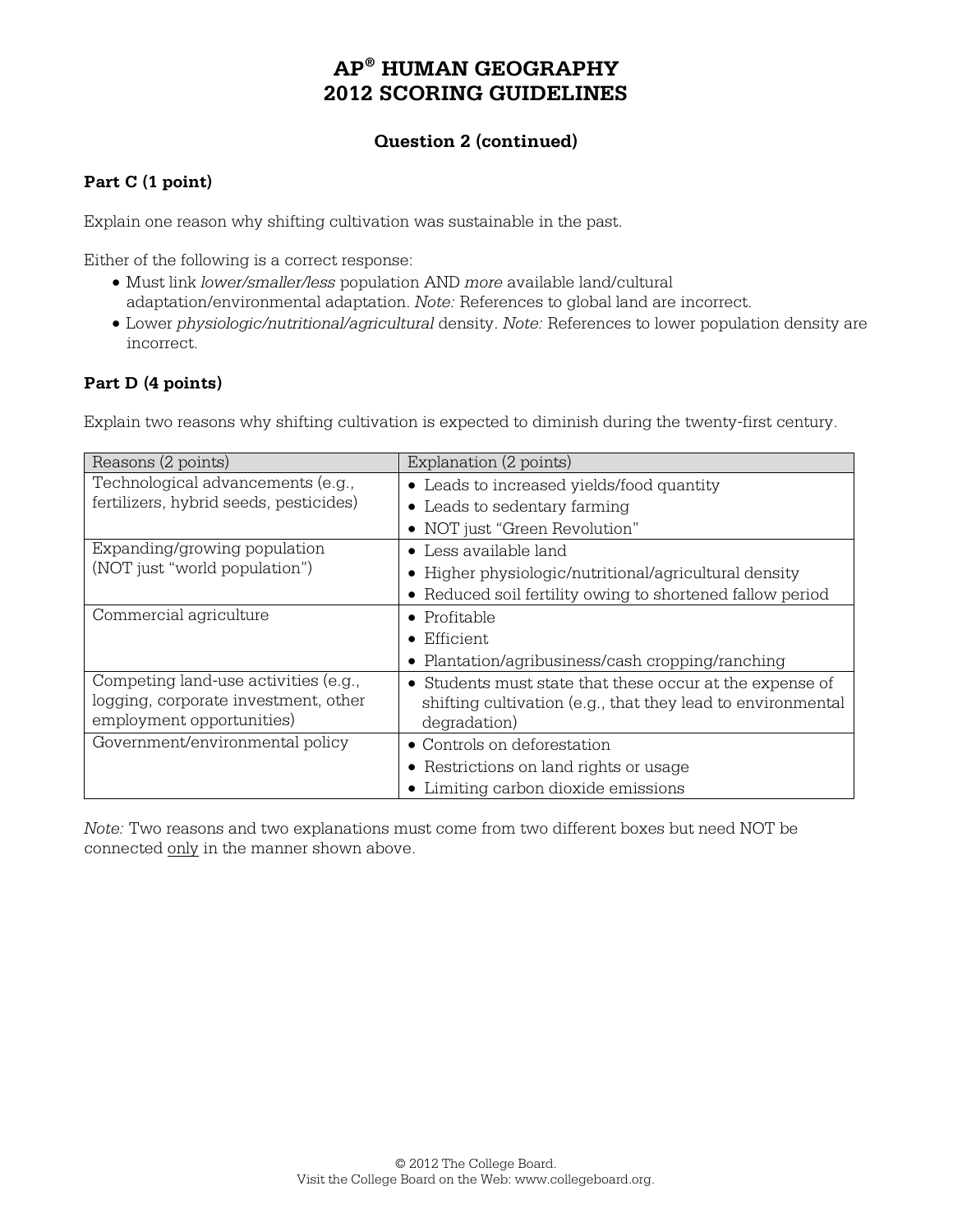#### **Question 3**

# **MUSLIMS AS PERCENT OF** POPULATION IN EUROPE CIRCA 2006



European countries have experienced an increase in Muslim population in recent decades. The map above shows the distribution and proportion of Muslims by country.

## **Part a (1 point)**

Identify Countries X, Y, and Z on the map above.

Students must identify all three correctly in order to earn this point:  $X =$  France;  $Y =$  Netherlands (Holland);  $Z =$  Germany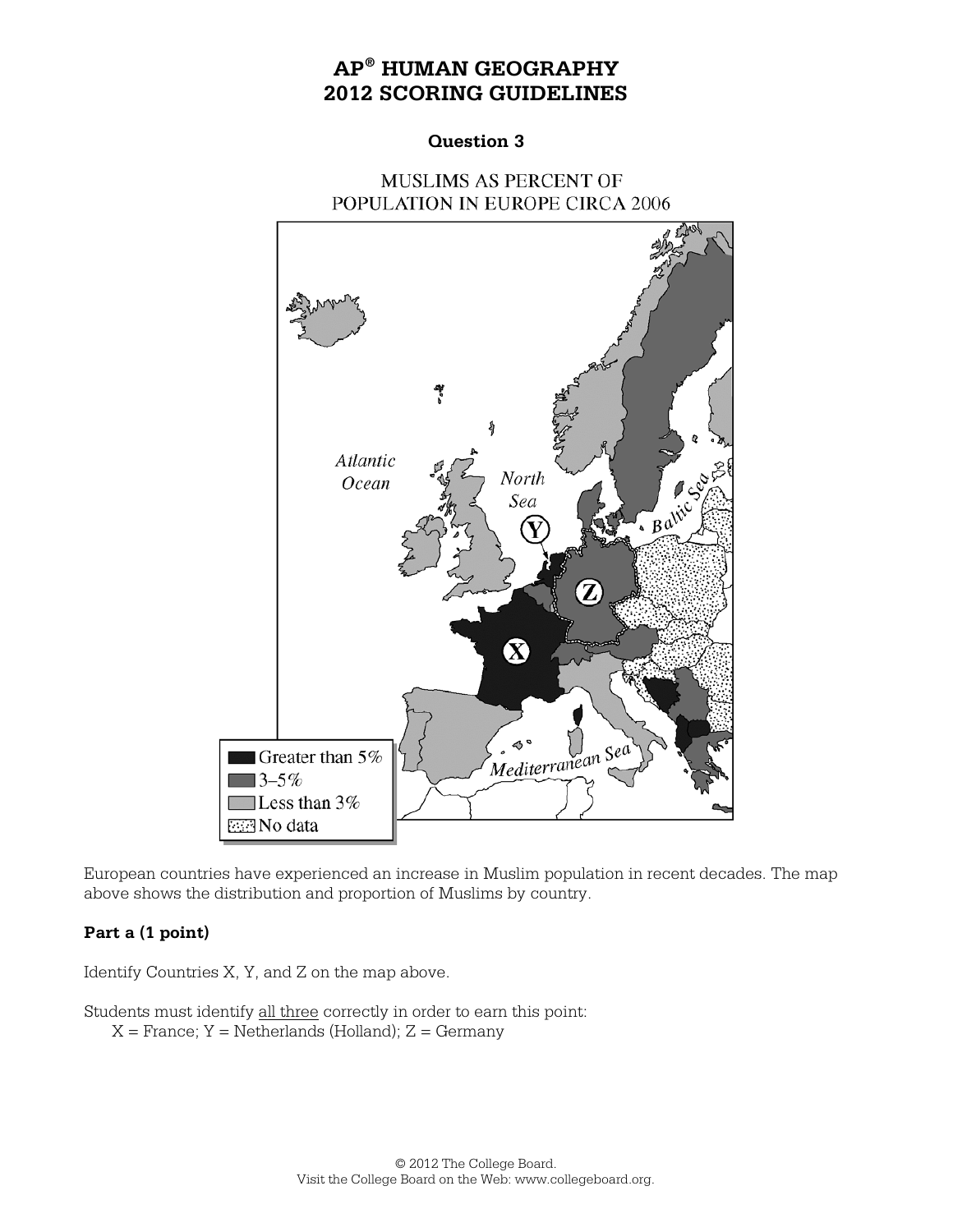# **Question 3 (continued)**

#### **Part b (2 points)**

Explain two reasons for the increase in Muslim immigration to one of these countries since 1950.

Reasons for increase in Muslim immigration (students must identify a destination country) (1 point for each reason explained):

Sources of immigrants:

- France: immigration from former colonies in North and West Africa and Lebanon/Syria
- Netherlands: immigration from former colonies in Indonesia and Surinam
- Germany: immigration from Turkey and the former Yugoslavia

Push factors in specifically identified regions/countries of origin:

- Political instability/conflict/sectarian violence
- Low standards of living, oppression, gender inequality
- High unemployment and underemployment

Pull factors in destination countries:

- Availability of jobs/economic opportunities, opportunity to send remittances home
- Chance for a better life, educational opportunities, higher standard of living
- Chain migration (must be explained)
- Guest worker programs

#### **Part c (3 points)**

For the country you selected in part b, discuss the impacts of the Muslim population increase on the country's

i. urban spatial organization (1 point)

- Ethnic neighborhoods, ethnic enclaves, areas of cheap/high density housing
- Businesses, markets, signs, mosques in specific areas catering to Muslims
- Clustering, segregation

ii. population structure (1 point)

- Higher fertility rates/birth rates among Muslim immigrants
- Younger Muslim immigrants (changes age structure)
- Higher proportion of male immigrants (changes sex ratio)
- Ethnically homogeneous population becoming more diverse with the arrival of immigrants